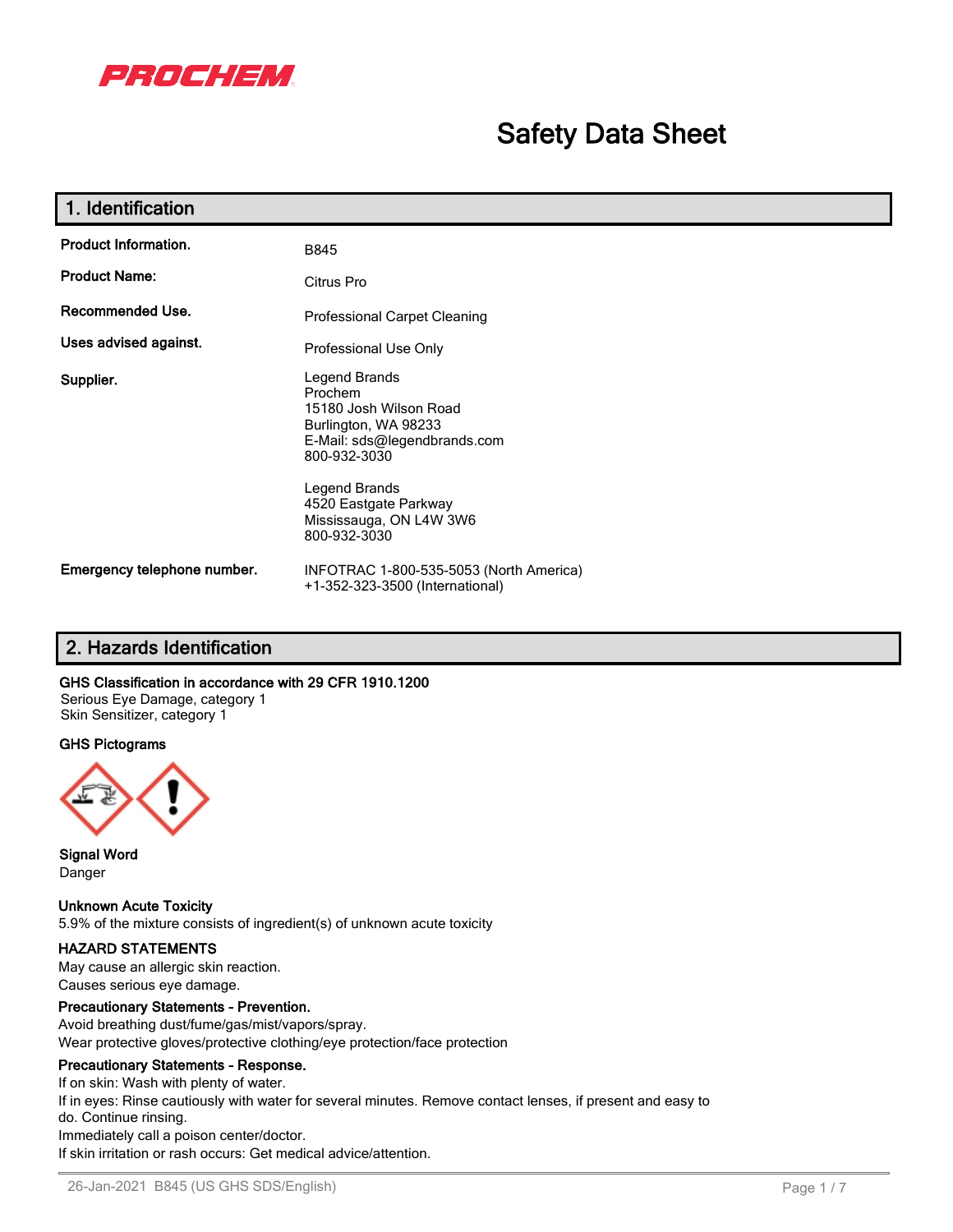#### **Precautionary Statements - Disposal.**

Dispose of contents in accordance with local/regional/national/international regulations.

## **3. Composition/Information on Ingredients**

| <b>Chemical Name</b>                       | CAS-No.                   | <u>Wt. %</u> |
|--------------------------------------------|---------------------------|--------------|
| Dipropylene Glycol Butyl Ether             | 29911-28-2                | 25-50        |
| 2-(2-BUTOXYETHOXY)ETHANOL                  | 112-34-5                  | 25-50        |
| Distillates, petroleum, hydrotreated light | 64742-47-8                | $10 - 25$    |
| <b>Ethoxylated Alcohol Mixture</b>         | <b>NJ TSRN CS</b><br>1274 | $2.5 - 10$   |
| Ethoxylated alcohols, C9-C11               | 68439-46-3                | $2.5 - 10$   |
| Isopropyl alcohol                          | 67-63-0                   | $0.1 - 1.0$  |
| D-limonene                                 | 5989-27-5                 | $0.1 - 1.0$  |

The exact percentage (concentration) of composition has been withheld as a trade secret.

## **4. First-aid Measures**

#### **Description of first-aid measures.**

#### **General advice.**

Call a physician if irritation develops or persists. When symptoms persist or in all cases of doubt seek medical advice.

#### **Inhalation.**

Move to fresh air.

### **Skin contact.**

Wash off immediately with soap and plenty of water. Remove all contaminated clothes and shoes.

#### **Eye contact.**

Rinse thoroughly with plenty of water for at least 15 minutes and consult a physician. Remove contact lenses, if present.

#### **Ingestion.**

Do NOT induce vomiting. Never give anything by mouth to an unconscious person. Gently wipe or rinse the inside of the mouth with water.

#### **Symptoms.**

See Section 2.2, Label Elements and/or Section 11, Toxicological effects.

#### **Notes to physician.**

Treat symptomatically.

### **5. Fire-fighting Measures**

### **Extinguishing media.**

#### **Suitable extinguishing media.**

Use extinguishing measures that are appropriate to local circumstances and the surrounding environment.

## **Extinguishing media which shall not be used for safety reasons.**

High volume water jet.

#### **Special hazards arising from the substance or mixture.**

No information available.

#### **Advice for firefighters.**

As in any fire, wear self-contained breathing apparatus pressure-demand, MSHA/NIOSH (approved or equivalent) and full protective gear.

## **6. Accidental Release Measures**

## **Personal precautions, protective equipment and emergency procedures.**

#### **Personal precautions.**

Avoid contact with skin, eyes and clothing. Ensure adequate ventilation, especially in confined areas. Do not breathe vapors or spray mist.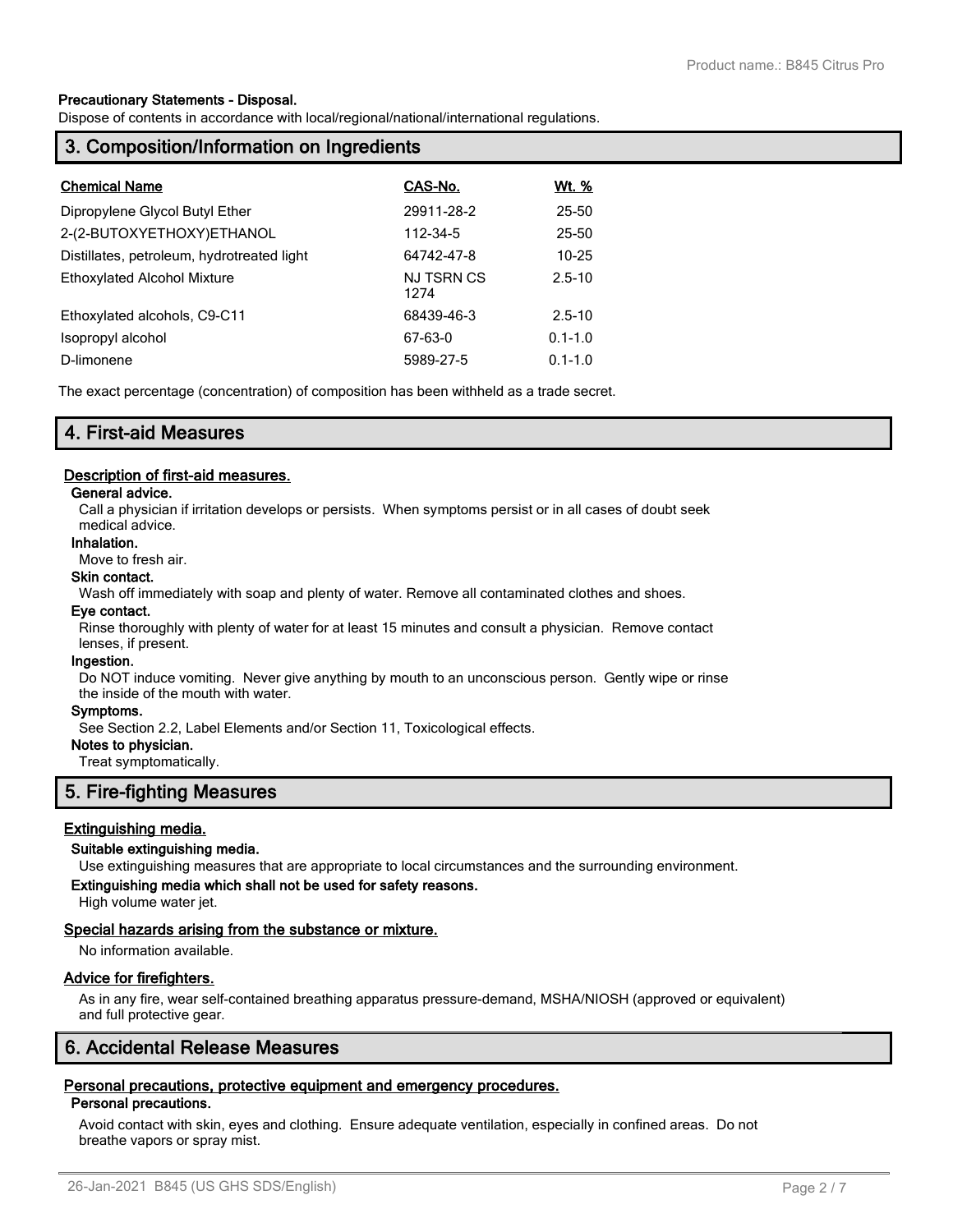### **Advice for emergency responders.**

Use personal protection recommended in Section 8.

### **Environmental precautions.**

Prevent product from entering drains. See Section 12 for additional Ecological information.

## **Methods and materials for containment and cleaning up.**

## **Methods for Containment.**

Prevent further leakage or spillage if safe to do so. Pick up and transfer to properly labeled containers.

#### **Methods for cleaning up.**

Use personal protective equipment as required.

#### **Reference to other sections.**

See section 8 for more information.

## **7. Handling and Storage**

### **Conditions for safe storage, including any incompatibilities.**

## **Advice on safe handling.**

Handle in accordance with good industrial hygiene and safety practice.

#### **Hygiene measures.**

See section 7 for more information.

#### **Storage Conditions.**

Keep containers tightly closed in a cool, well-ventilated place.

## **8. Exposure Controls/Personal Protection**

| Ingredients with Occupational Exposure Limits  |                       |                       |                     |                         |  |  |
|------------------------------------------------|-----------------------|-----------------------|---------------------|-------------------------|--|--|
| <b>Chemical Name</b>                           | <b>ACGIH TLV-TWA</b>  | <b>ACGIH-TLV STEL</b> | <b>OSHA PEL-TWA</b> | <b>OSHA PEL-CEILING</b> |  |  |
| 2-(2-BUTOXYETHOXY)ETHANOL<br>Isopropyl alcohol | $10$ ppm<br>$200$ ppm | N.E.<br>$400$ ppm     | N.E.<br>$400$ ppm   | N.E.<br>N.E.            |  |  |

**TLV = Threshold Limit Value TWA = Time Weighted Average PEL = Permissible Exposure Limit STEL = Short-Term Exposure Limit N.E. = Not Established**

#### **Engineering Measures.**

Showers, eyewash stations, and ventilation systems.

## **Personal protective equipment.**

#### **Eye/Face Protection.**

Safety glasses with side-shields.

#### **Skin and body protection.**

Wear suitable protective clothing.

#### **Respiratory protection.**

In case of insufficient ventilation wear suitable respiratory equipment.

## **9. Physical and chemical properties.**

#### **Information on basic physical and chemical properties.**

| Liguid         |
|----------------|
| Clear          |
| Pale orange    |
| Citrus         |
| No Information |
| No Information |
| No Information |
| 72 (161.60)    |
|                |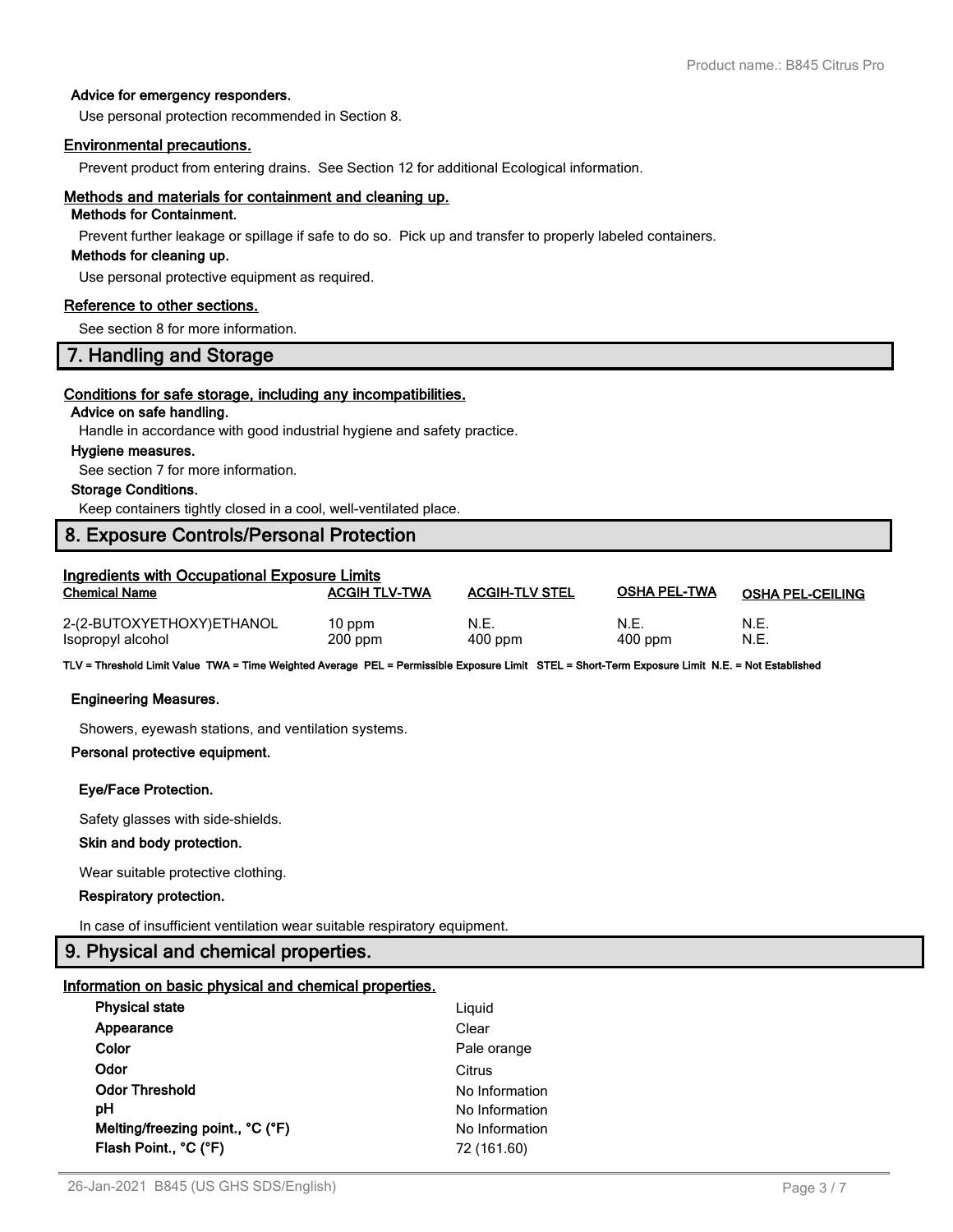**Boiling point/boiling range., °C (°F)** 83 - 259 (181.4 - 498.2) **Evaporation rate** No Information **Explosive properties.** No Information **Vapor pressure.** No Information **Vapor density.** No Information **Specific Gravity. (g/cm3)** 0.940 **Water solubility.** Miscible **Partition coefficient.** No Information Autoignition temperature.,<sup>°</sup>C No Information **Decomposition Temperature °C.** No Information **Viscosity, kinematic.** No Information **Other information. Volatile organic compounds (VOC) content.** 0% at 4oz/gallon. **Density, Ib/gal** No Information

## **10. Stability and Reactivity**

#### **Reactivity.**

Stable under normal conditions.

#### **Chemical stability.**

Stable under recommended storage conditions.

#### **Possibility of hazardous reactions.**

None known based on information supplied.

#### **Conditions to Avoid.**

None known.

#### **Incompatible Materials.**

None known based on information supplied.

#### **Hazardous Decomposition Products.**

None known.

## **11. Toxicological Information**

## **Information on toxicological effects.**

## **Acute toxicity.**

**Product Information**

No Information

## **The following values are calculated based on chapter 3.1 of the GHS document.**<br>ATEmix (oral)<br> $17.094.0 \text{ mol/kg}$

| ATEMIX (ORI)           |  |
|------------------------|--|
| <b>ATEmiv (dermal)</b> |  |

**Component Information.**

**ATEmix (oral)** 17,094.0 mg/kg **ATEmix (dermal)** 7,849.4 mg/kg

| CAS-No.   | <b>Chemical Name</b>                   | LD50 Oral                     | <b>LD50 Dermal</b>      | <b>LC50</b> Inhalation |
|-----------|----------------------------------------|-------------------------------|-------------------------|------------------------|
| 112-34-5  | 2-(2-BUTOXYETHOXY)ETHANOL              | 5660 mg/kg Rat                | 2700 mg/kg<br>Rabbit    | N.I.                   |
| 1274      | NJ TSRN CS Ethoxylated Alcohol Mixture | 1000-2000 mg/kg               | 2000 mg/kg              | No information (Dust)  |
| 67-63-0   | Isopropyl alcohol                      | 5840 mg/kg (Rat)              | 13,900 mg/kg<br>Rabbit) | N.I.                   |
| 5989-27-5 | D-limonene                             | 5200 mg/kg, 4400<br>mg/kg Rat | >5000 mg/kg<br>Rabbit   | N.I.                   |

N.I. = No Information

## **Skin corrosion/irritation.**

SKIN IRRITANT.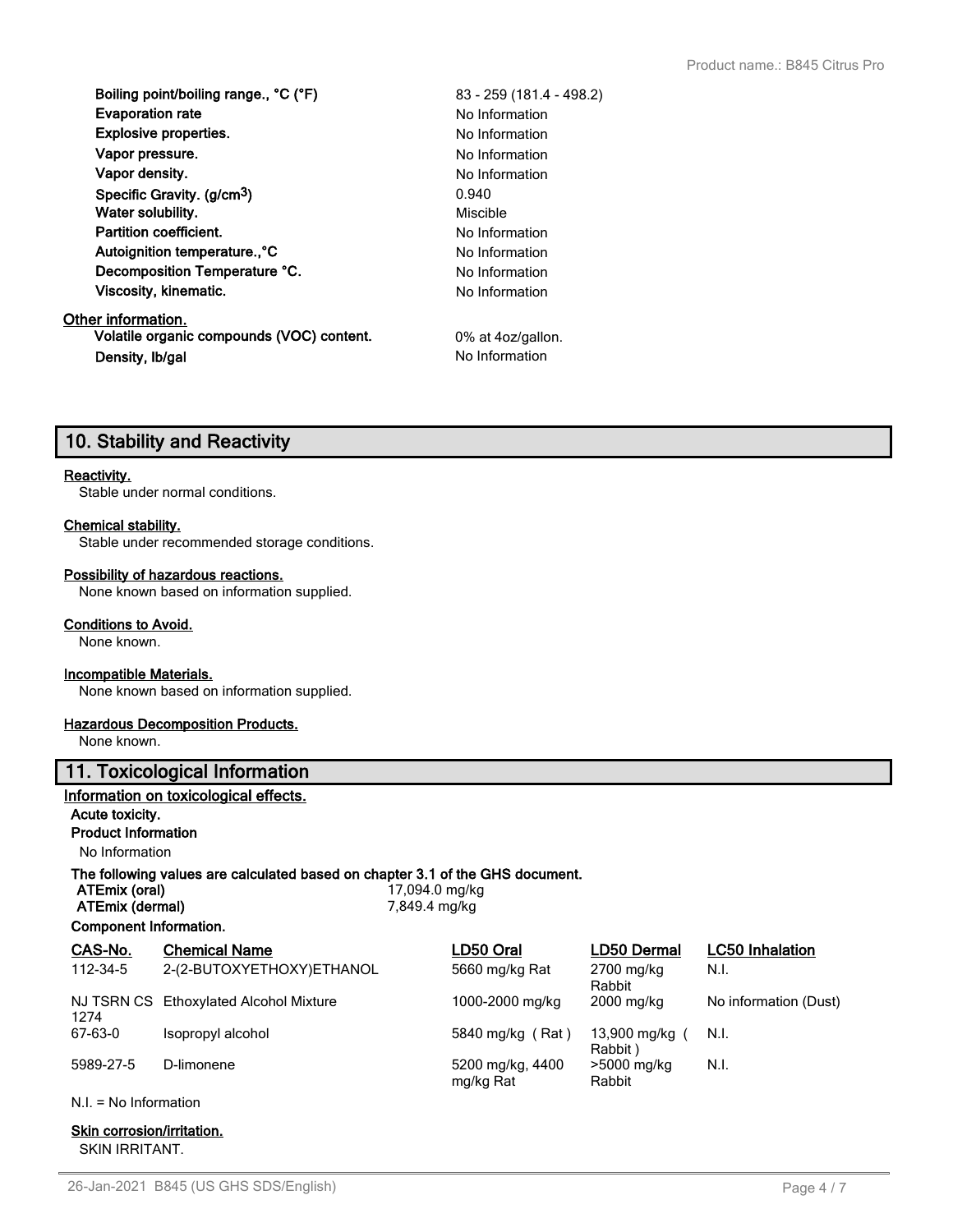### **Eye damage/irritation.**

No Information

#### **Respiratory or skin sensitization.**

### No Information

**Ingestion.**

No Information

### **Germ cell mutagenicity.**

## No Information

#### **Carcinogenicity.**

No Information

| CAS-No.              | <b>Chemical Name</b> | <b>IARC</b>  | <b>NTP</b> | OSHA |
|----------------------|----------------------|--------------|------------|------|
| 5989-27-5 D-limonene |                      | IARC Group 3 | -          | -    |

## **Reproductive toxicity.**

No Information

**Specific target organ systemic toxicity (single exposure).**

No Information

#### **Specific target organ systemic toxicity (repeated exposure).**

No Information

#### **Aspiration hazard.**

No Information

### **Primary Route(s) of Entry**

No Information

## **12. Ecological Information**

#### **Toxicity.**

9.35% of the mixture consists of ingredient(s) of unknown aquatic toxicity

### **Ecotoxicity effects.**

| Chemical Name                                               | <b>Toxicity to algae</b>                                                                            | Toxicity to fish                                                                                                                            | Toxicity to daphnia and other<br>aquatic invertebrates               |
|-------------------------------------------------------------|-----------------------------------------------------------------------------------------------------|---------------------------------------------------------------------------------------------------------------------------------------------|----------------------------------------------------------------------|
| Dipropylene Glycol Butyl Ether<br>29911-28-2                |                                                                                                     | LC50 96 h Poecilia reticulata 841<br>mg/L                                                                                                   |                                                                      |
| 2-(2-BUTOXYETHOXY)<br><b>ETHANOL</b><br>112-34-5            | EC50 96 h Desmodesmus<br>subspicatus >100 mg/L                                                      | 1300 mg/L                                                                                                                                   | LC50 96 h Lepomis macrochirus   EC50 48 h Daphnia magna >100<br>mg/L |
| Distillates, petroleum,<br>hydrotreated light<br>64742-47-8 |                                                                                                     | LC50 96 h Pimephales promelas<br>45 mg/L, LC50 96 h Lepomis<br>macrochirus 2.2 mg/L, LC50 96 h<br>Oncorhynchus mykiss 2.4 mg/L              |                                                                      |
| Isopropyl alcohol<br>67-63-0                                | EC50 96 h Desmodesmus<br>subspicatus >1000 mg/L, EC50<br>72 h Desmodesmus subspicatus<br>>1000 mg/L | LC50 96 h Pimephales promelas<br>9640 mg/L, LC50 96 h<br>Pimephales promelas 11130 mg/<br>L, LC50 96 h Lepomis<br>macrochirus >1400000 µg/L | EC50 48 h Daphnia magna<br>13299 mg/L                                |
| D-limonene<br>5989-27-5                                     |                                                                                                     | LC50 96 h Pimephales promelas<br>0.619 - 0.796 mg/L, LC50 96 h<br>Oncorhynchus mykiss 35 mg/L                                               |                                                                      |

### **Persistence and degradability.**

No data are available on the product itself.

#### **Bioaccumulative potential.**

Discharge into the environment must be avoided.

| CAS-No.          | <b>Chemical Name</b> | log POW |
|------------------|----------------------|---------|
| 67-63-0          | Isopropyl alcohol    | 0.05    |
| Aobility in eoil |                      |         |

## **Mobility in soil.**

No information

#### **Other adverse effects.**

No information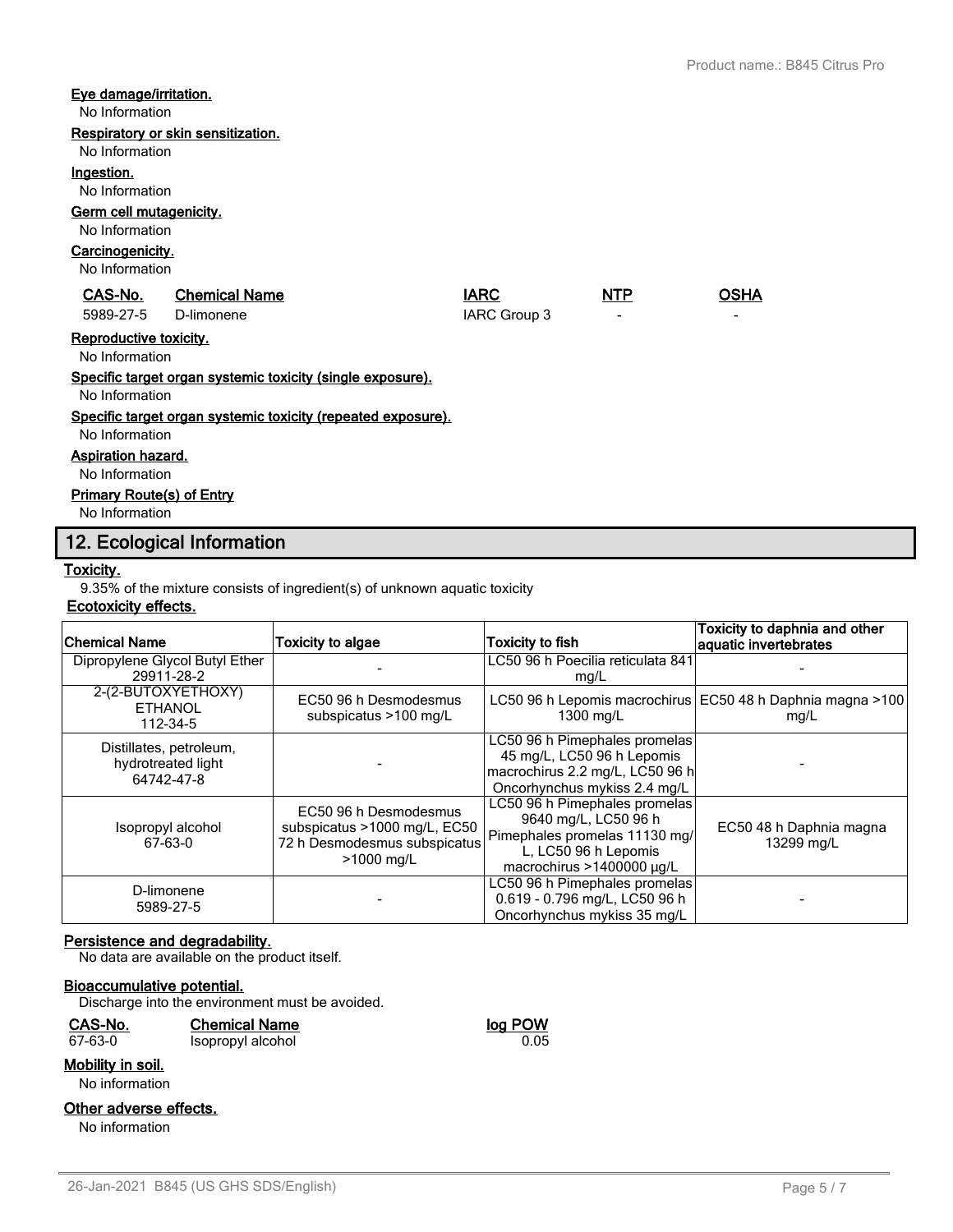## **13. Disposal Considerations**

## **Waste Disposal Guidance.**

Disposal should be in accordance with applicable regional, national and local laws and regulations.

## **14. Transport Information**

## **DOT**

| <b>Hazard Class:</b>                | Not regulated |
|-------------------------------------|---------------|
| <b>IMDG</b><br><b>Hazard Class:</b> | Not regulated |
| IATA                                | Not regulated |

## **15. Regulatory Information**

## **International Inventories:**

| TSCA                 | Complies                                                                                          |
|----------------------|---------------------------------------------------------------------------------------------------|
| DSL                  | Complies                                                                                          |
| <b>DSL/NDSL</b>      | Complies                                                                                          |
| <b>EINECS/ELINCS</b> |                                                                                                   |
| <b>ENCS</b>          |                                                                                                   |
| <b>IECSC</b>         |                                                                                                   |
| <b>KECI</b>          |                                                                                                   |
| <b>PICCS</b>         |                                                                                                   |
| <b>AICS</b>          |                                                                                                   |
| <b>NZIoC</b>         |                                                                                                   |
| TCSI                 |                                                                                                   |
| <b>TSCA</b>          | United States Toxic Substances Control Act Section 8(b) Inventory.                                |
| <b>DSL</b>           | Canadian Domestic Substances List.                                                                |
| <b>DSL/NDSL</b>      | Canadian Domestic Substances List/Canadian Non-Domestic Substances List                           |
| <b>EINECS/ELINCS</b> | European Inventory of Existing Chemical Substances/European List of Notified Chemical Substances. |
| <b>ENCS</b>          | Japan Existing and New Chemical Substances.                                                       |
| <b>IECSC</b>         | China Inventory of Existing Chemical Substances.                                                  |
| <b>KECL</b>          | Korean Existing and Evaluated Chemical Substances.                                                |
| <b>PICCS</b>         | Philippines Inventory of Chemicals and Chemical Substances.                                       |
| <b>AICS</b>          | Australian Inventory of Chemical Substances.                                                      |
| <b>NZIoC</b>         | New Zealand Inventory of Chemicals.                                                               |
| TCSI                 | Taiwan Chemical Substance Inventory                                                               |
|                      |                                                                                                   |

## **U.S. Federal Regulations:**

## **SARA SECTION 313:**

This product does not contain any chemicals that are subject to the reporting requirements of SARA 313.

## **TOXIC SUBSTANCES CONTROL ACT 12(b):**

This product does not contain any chemicals that are subject to the reporting requirements of TSCA 12(b).

## **CALIFORNIA PROPOSITION 65 CARCINOGENS**

No Proposition 65 Carcinogens exist in this product.